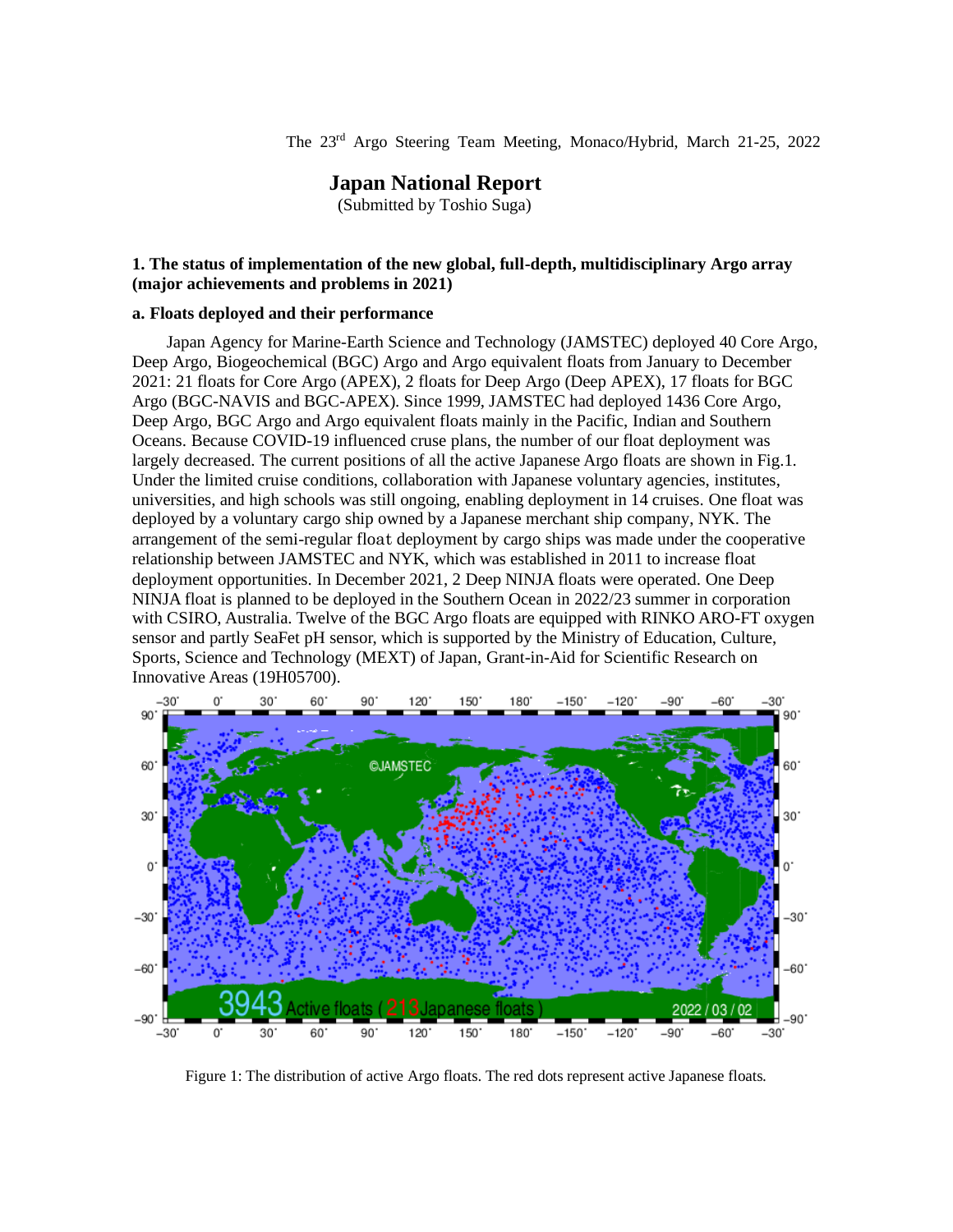The Japan Meteorological Agency (JMA) deployed 23 Argo equivalent floats (23 ARVOR floats) in the seas around Japan from January to December 2021. All the floats get 2,000 dbar T/S profiles every 5 days for operational ocean analysis and forecast.

Among 365 floats (14 PROVOR, 194 APEX and 157 ARVOR floats) which JMA has deployed from 2005 to 2021, 47 floats (47 ARVOR floats) are active as of the end of December 2021, while 27 floats (11 APEX and 16 ARVOR floats) terminated the transmission in 2021. JMA deployed 3 ARVOR floats from January to February 2022.

#### **b. Technical problems encountered and solved**

## *1) Float hardware troubles and updates*

One BGC NAVIS float (F0950) was deployed in March 2021, however, it could not send any data, although the activation data was delivered at the deployment. The cause of the trouble is still under investigation in collaboration with SBE.

Some BGC APEX floats with RINKO ARO-FT oxygen sensors were deployed in February 2021. However, one of the floats (S/N 9015) entered the emergency mode and started to drift at the sea surface. Through checking and maintenance remotely by manufacturer TWR, this float started to send healthy data and is now in normal operation. The cause of this drifting is also still unknown. Another float (S/N 9012) sent only science files after the deployment, not the other technical files, thus the data could not be submitted to GDAC due to insufficient data. Based on the manufacturer's analysis, the float needed to modify the buoyancy parameter and to clean all accumulated data. Although TWR and JAMSTEC tried to a large effort, the data could not deliver smoothy and finally the float stopped sending all data.

Data from pH (SeaFet) sensor mounted on BGC Navis floats had a negative bias. The negative bias frequently appears in the other pH sensors mounted on floats in the world, so we will monitor the change of situation and long-term drift of this bias to investigate its cause and resolve.

Two of Deep APEX floats with APF11 controller (S/N: 50 and 53) occurred buoyancy control failure and were necessary to change buoyancy parameters. RINKO AROD-FT oxygen sensor mounted on some Deep APEX floats failed to measure oxygen value, which is in contrast to the Aanderaa Optode sensor which is successfully delivered the data for a long time. The cause of this failure is still unknown, however, it is a possibility that the communication between APF11 and RINKO sensor is not working well.

#### *2) Sensor screening for SBE41 conductivity and pressure sensors*

JAMSTEC developed a new CT sensor screening system, J-Calibration, for use with the SBE41 on the Argo float and is now in operation (Hosoda et al., 2018). Although the J-Calibration system requires careful temperature control of the artificial seawater as it is critical to maintain a uniform water temperature, it is suitable for use in laboratory screening prior to deployment. In this year, the J-Calibration has been conducted for 16 C sensors. Based on the screening, we did not find any doubt C sensors. We also conduct P sensor screening using DWT. In this year, 13 pressure sensors were checked All sensors were healthy and passed satisfying the Argo criteria.

## *3) Recovery BGC float suffering ASD in collaboration with Japan Defence Force and its analyses for temporal drift*

One active BGC Navis float (equipped with oxygen, nitrate, and chlorophyll sensors) was successfully retrieved with the cooperation of the Maritime Self-Defense Force (JMSDF), whose salinity sensor was causing ASD, and salinity data were already unavailable. We thank the JMSDF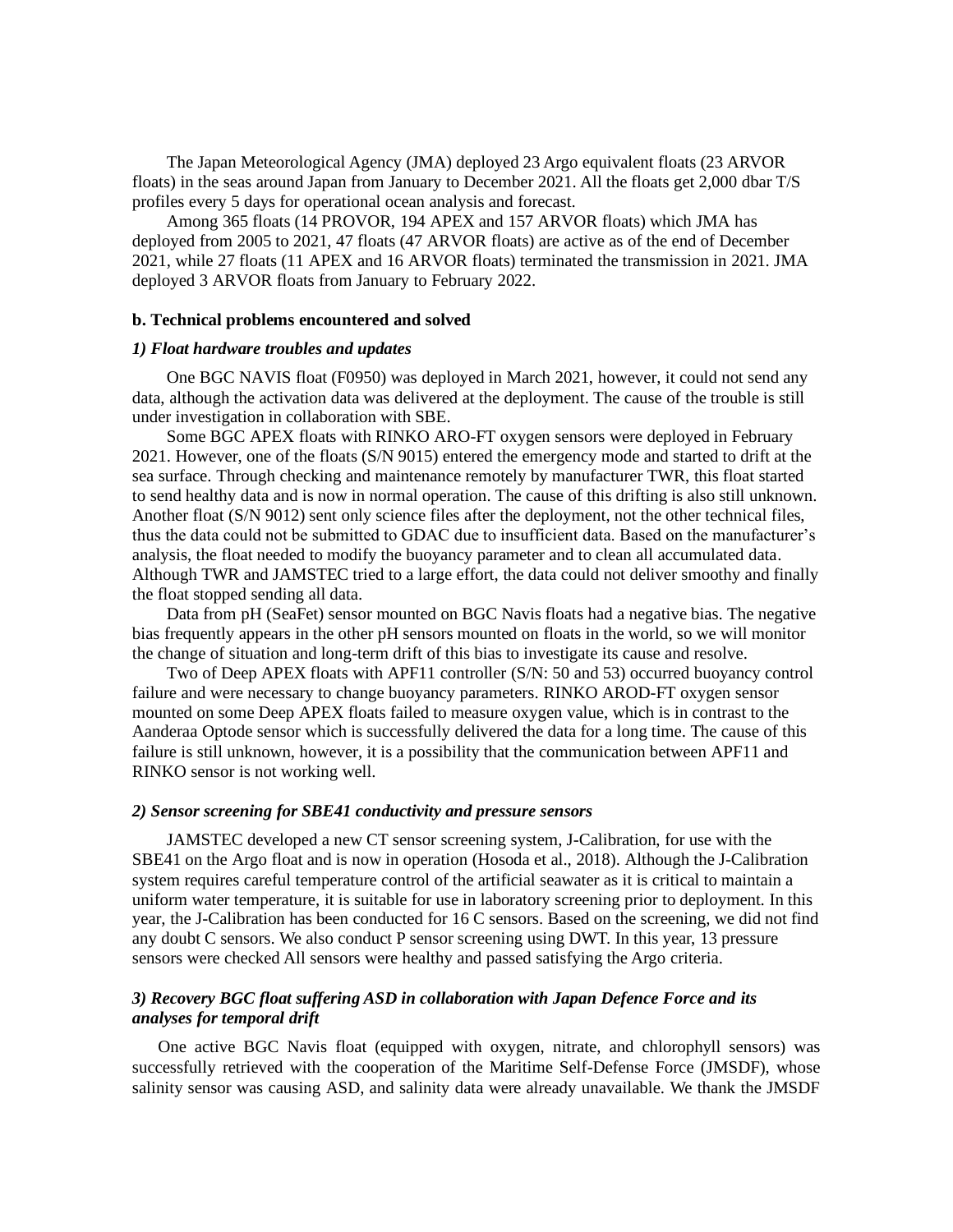for their prompt recovery despite the bad weather condition in twilight time. The retrieved BGC Navis float was sent to SBE for verification and repair. SBE reported that the recovered sensors were in very good condition, and each sensor verification work proceeded. As a result, the manufacturer reported that ASD was certainly detected for the C sensor through the SBE calibration process, while long-term drift for the other sensors was quite small within accuracy criteria. The results were reported in ADMT-22 from Dr. Martini in SBE. The BGC Navis is ready for re-launch, by replacing the C sensor, recalibrating all other sensors, and renewing the batteries.

#### *4) Influence of suffering network security incident in JAMSTEC*

In March 2021, JAMSTEC suffered unauthorized access to its core network system and leakage of personal information and has completely shut down the network (https://www.jamstec.go.jp/j/about/press\_release/20210318\_2/). Accordingly, the Argo JAMSTEC data management system and related websites were also shut down, and data submission to GDAC was suspended. As a result, the number of float operations in Japan temporarily dropped below 100 but is now almost back to normal due to the temporary process. However, the impact has been severe, and the delivery of products such as websites, including PARC, and data sets are not working yet because of the re-construction of the data system to be more secure. Currently, Argo-related servers and network security is being addressed, and processing raw data and delayed mode QC will soon be restored to normal.

## **c. Status of contributions to Argo data management (including status of high salinity drift floats, decoding difficulties, ramping up to include BGC or Deep floats, etc.)**

The Japan DAC, JMA has operationally processed data from all the Japanese Argo and Argo-equivalent floats including 216 active floats as of March 1, 2022. 11 Japanese PIs agree to provide data for the international Argo. All the profiles from those floats are transmitted to GDACs in the netCDF format and are also issued to GTS using the BUFR codes after real-time QC on an operational basis. Argo BUFR messages have been put on GTS since May 2007.

JMA and JAMSTEC have converted the almost all of Japanese meta-files, except a few Iridium floats, from v2 to v3.1 and submitted them to GDACs. JMA has converted almost all of Japanese tech-files and submitted them to GDACs. JMA has converted the Rprof-files of Japanese ARGOS floats, except floats with NST sampling scheme and Iridium floats. JAMSTEC has converted all v2 Dprof-files of Japanese floats to v3.1 and submitted them to GDACs. JMA has converted about 30% of Japanese traj-files from v2 to v3.1 and submitted them to GDACs.

JMA has made meta-, tech-, traj-, and Rprof-files v3.1 of the floats newly deployed since March 2016 and JAMSTEC has made meta-files in v3.1 of JAMSTEC's floats newly deployed since October 2015. JAMSTEC has made Dprof-files in v3.1 since January 2016.

#### *Abrupt salty drift floats*

Japan has 483 floats with SBE41/SBE41cp whose serial number is larger than 6000, which had been deployed since 2013. 90 floats of them had clearly high salinity drift, and 65 floats of them had differences larger than 0.05 between salinity observed by float and climatology near 2000dbar. The salinity of most of these floats started drifting from about 40-100 cycles. Four floats with SBE41CP whose SN are larger than 11252 have salty drift, and one of them has salty drift that is not able to be corrected. Japanese floats with high salinity drift were mainly launched into the North Pacific, and most of them were deployed in 2017 and 2019. Moreover, 4 Deep APEX floats with SBE61 have clearly high salinity drift. While about 170 active floats with SBE41/SBE41cp whose serial number is larger than 6000 and 22 active Deep APEX floats have not suffered from this issue,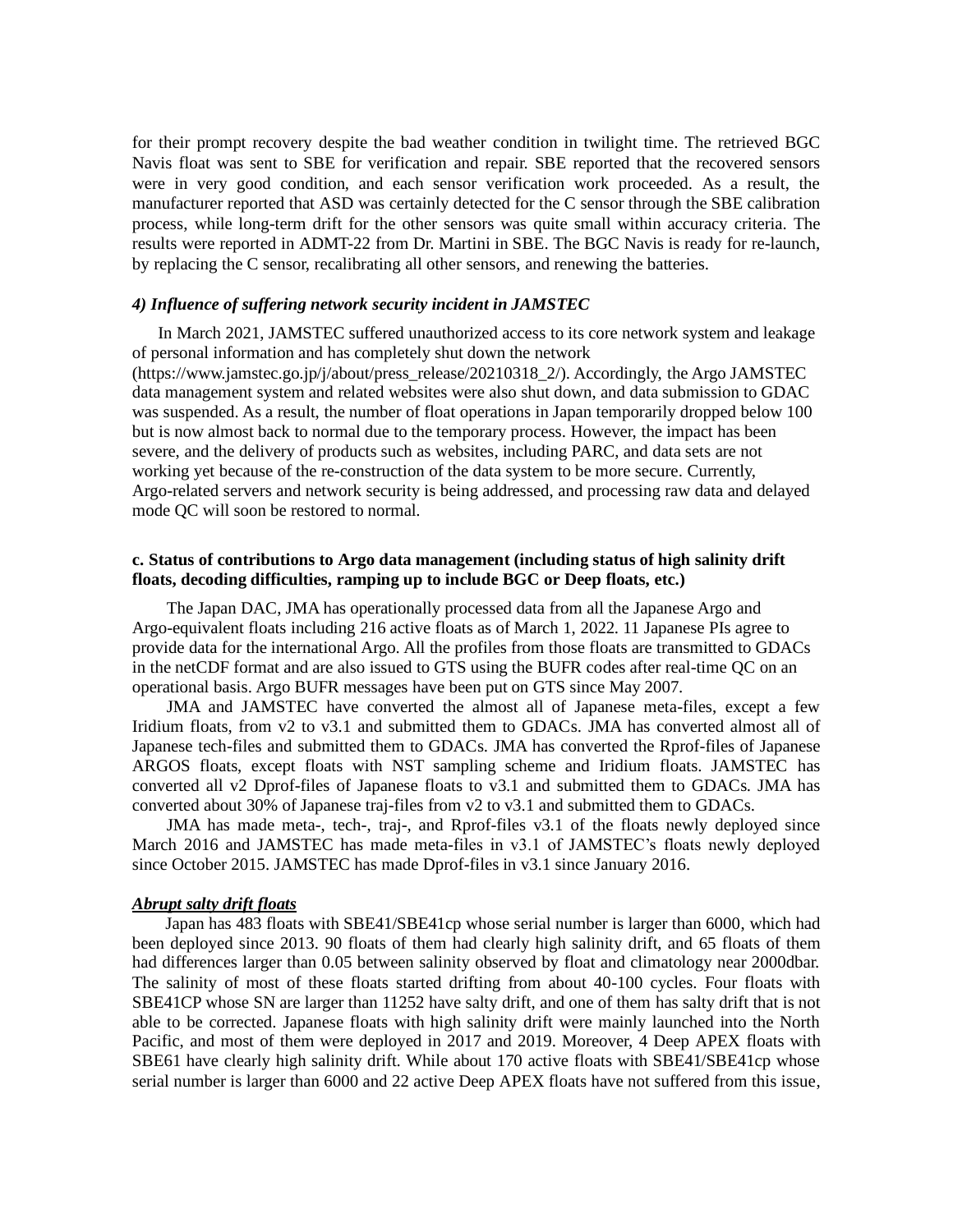we continue to monitor salinity data of Japanese floats for detecting floats with high salinity drift and understanding features of high salinity drift found in floats. We have shared this information and joined the discussion about this issue through ADMT and the working group of this issue so that we contribute to improving salinity data quality.

As reported last year in our national report, most of the salinity profiles flagged as probably bad or bad in all layers have been "Abrupt Salty Drift" in the past few years, and the number of salinity profiles flagged as probably bad or bad in all layers has been increasing every year. The percentage of global salinity profiles with all layers flagged as probably bad or bad in 2021 was 16%, higher than that in 2020. This is consistent with the results predicted last year. JAMSTEC will continue to monitor the results.

## *New challenge to quality control for Core Argo profiles*

JAMSTEC is now challenging to implement quality control methods using machine learning, developed by Sugiura and Hosoda (2019), for Core-Argo profiles. We performed supervised learning for existing Argo data with quality control flags by using the signature method, We aim to achieve efficient quality control by introducing this.

## **d. Status of delayed mode quality control process**

JAMSTEC has submitted the delayed-mode QCed Core data (P, T, and S) of 175,661 profiles to GDACs as of December 2021. JAMSTEC had submitted D-Core files of 1,476 profiles in 2021. Due to the network security incident that occurred at JAMSTEC in March 2021, our data quality control processing system had to be updated, so the number of DQCed Core profile file submissions was low last year. The system update will be completed soon, so we will be able to increase the number of submissions this year.

JAMSTEC has adjusted salinity data of Deep floats by using optimal CPcor for each Deep float. When our Deep float is launched, shipboard-CTD observation is often performed. Therefore, the optimal CPcor for each Deep float is estimated by comparing its first profile with shipboard-CTD data at its deployment.

JAMSTEC has started performing delayed mode QC for our BGC floats. We are now preparing to process programs for DOXY-DMQC. We are also testing whether Nitrate and pH observed by our BGC floats in the North Pacific are corrected well by SAGE. We aim to start to submit D-mode DOXY Adjusted of our BGC floats to GDAC this year.

## **2. Present level of and future prospects for national funding for Argo including a summary of the level of human resources devoted to Argo, and funding for sustaining the core mission and the enhancements: BGC, Deep, Spatial (Polar, equator, WBCs)**

 Japan Argo had been conducted in a 5-year program from FY1999 to FY2004, as a part of Millennium Project implemented under cooperation among the Ministry of Education, Culture, Sports, Science and Technology (operation: by JAMSTEC), the Ministry of Land, Infrastructure and Transport, JMA and Japan Coast Guard. After the Millennium Project terminated in March 2005, JAMSTEC has continued the operation until FY2013 nearly on the same scale (about 80 floats to be deployed every year and associated delayed-mode data management) under its two consecutive mid-term programs for FY2004-2008 and FY2009-2013. JAMSTEC continues the float deployment and delayed mode data management but in the scale somewhat lower than before under its recent mid-term program FY2014-2018. Because of budget cuts in FY2014-2015, the number of technical staff devoted to delayed mode QC and PARC activities has been decreased from 5 to 4 since FY 2015 and the number of purchased floats had been reduced to about 12-15. In FY2016,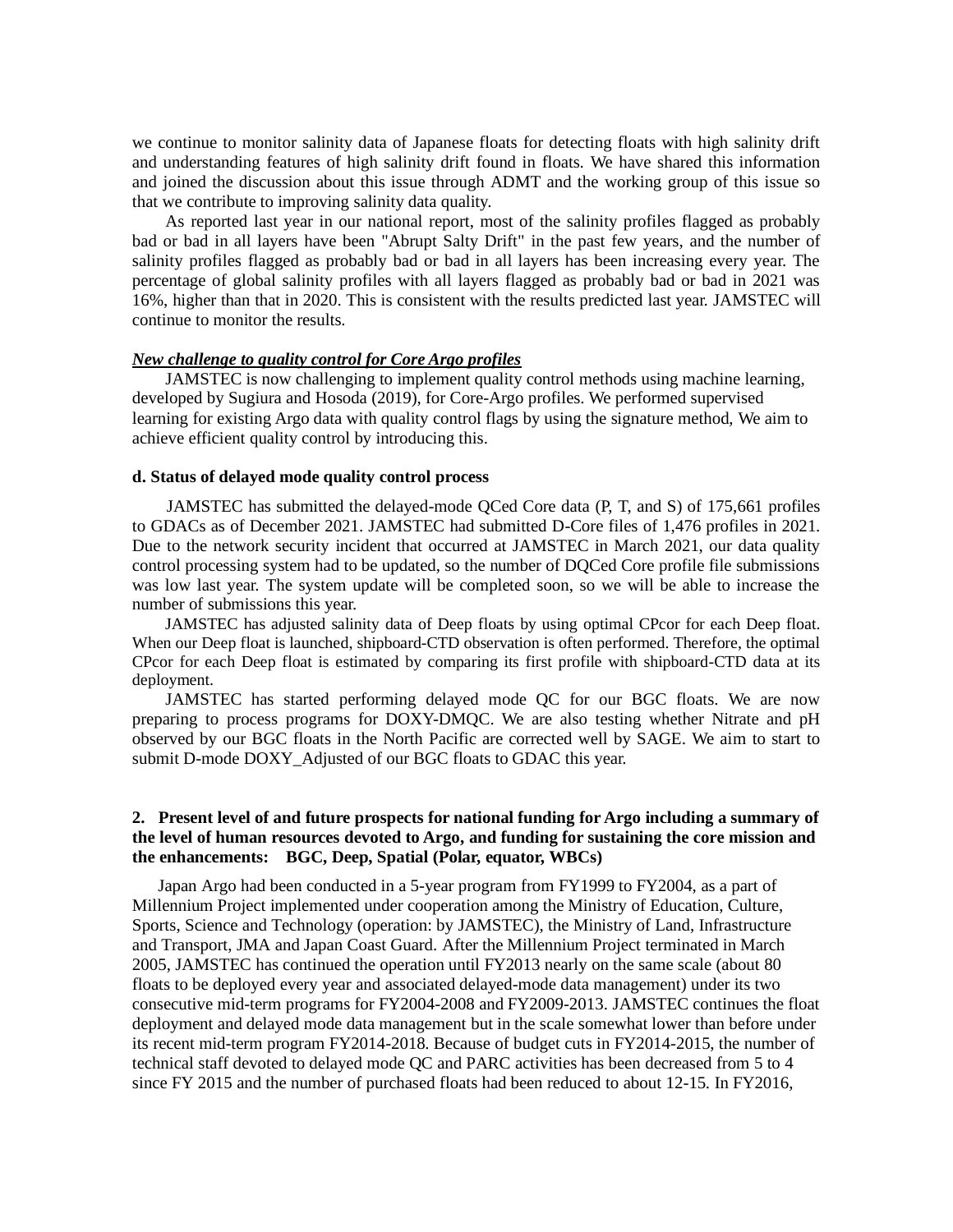owing to ocean monitoring enhancement recommended by G7 Ise-Shima Summit, especially its Science and Technology Ministers' Meeting in Tsukuba, the additional fund for Core Argo and Argo extensions (Deep and BGC Argo) was allocated for aiming to sustain Core Argo array and to enhance Deep and BGC Argo. Furthermore, following its communique and our original research plans, JAMSTEC had got extra research funds to purchase 50 Core, 25 Deep and 10 BGC Argo floats in FY2017, and are being deployed in the Pacific, Indian and Southern Ocean in FY2018-19.

From FY2019, JAMSTEC has started new mid-term programs for 7 years. In FY2021, 25 Argo floats were deployed, including 19 Core, 4 Deep and 2 BGC floats, following JAMSTEC's research purposes. In FY2021, the level of human resources for Argo deployment and QC is the same as in FY2021 (3 persons) including temporal staff. However, because of dmQC complexity including core, deep, BGC Argo, the number of technicians is insufficient. The deployment plan for Core, Deep and BGC Argo floats in FY2022 is not yet fixed but will be decided soon.

JAMSTEC is also planning to examine "next generation Argo" toward constructing a higher valuable observing system, including ArgoMIX. The construction of the observing system is already addressed a load map of ocean science in Japan as "Global deployment of deep-sea Argo floats for more accurate prediction of climate and ecosystem change" and consensus among the Japanese ocean science community. To achieve the load map, JAMSTEC examine a validation of Argo float equipped with turbulence sensor (RBR fast-response CTD) in nearshore field test, in collaboration with Rockland and MRV. Also, JAMSTEC will purchase Mermaid-Argo floats from OSEAN in France, which is equipped with SBE61 and hydrophone sensors in 2022. The float will be examined to apply Argo data flow as well as planning toward a next generation observing system.

JMA allocates operational budget for 27 floats in FY2022.

# **3. Summary of deployment plans (level of commitment, areas of float deployment, Argo missions and extensions) and other commitments to Argo (data management) for the upcoming year and beyond where possible**

To maintain the Argo array and to achieve the research purposes, JAMSTEC will deploy 19 floats mainly in the North Pacific for 11 Core, 1 Deep, 3 BGC, and 4 Argo equivalent floats. The 11 Core Argo includes 2 RBR Argo floats. For the Argo equivalent floats, 3 RBR CTD Argo floats will be deployed in the western equatorial Pacific for the purpose of the air-sea interaction study, and "hotspot2" research team of special research fund "Grant- in Aid for Scientific Research in Innovative Area", being supported by JSPS KAKENHI, will deploy one BGC Argo equivalent float with RINKO oxygen sensor around the subtropical region south of the Kuroshio Extension in 2022.

JMA plans to deploy 27 Argo equivalent floats (12 floats are deployed in the western boundary region) around Japan in FY2022 and in the coming years. All the JMA floats are identical with the core Argo floats except that they are operated in a 5-day cycle, synchronized with JMA's real-time ocean data assimilation and forecast system.

JMA continues serving as the Japan DAC. JAMSTEC continues running the Pacific Argo Regional Center for the upcoming year.

## **4. Summary of national research and operational uses of Argo data as well as contributions to Argo Regional Centers**

Many groups in JAMSTEC, JMA, FRA, and Japanese universities are using Argo data for oceanographic research on water mass formation and transport in the Pacific Ocean, the mid-depth circulation, the mixed layer variation, the barrier layer variation, and tropical atmosphere-ocean interaction in the Pacific and the Indian Ocean and so on. Japanese fisheries research community is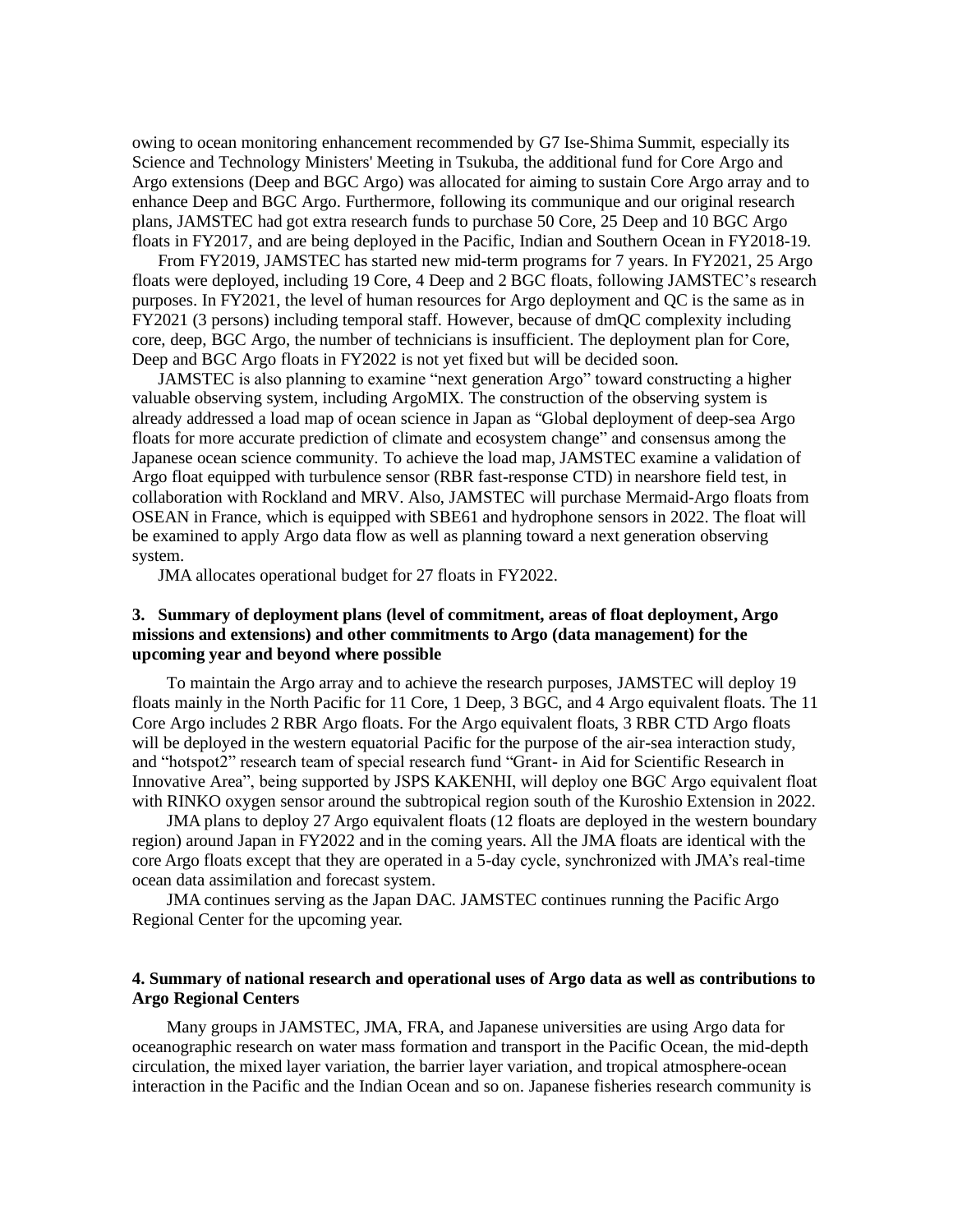conducting their biogeochemical studies using Argo floats equipped with chlorophyll and/or oxygen sensors.

JMA issues operationally ocean analysis and forecast by using satellite data and in-situ data including the global Argo BUFR messages. Daily, 10 day mean and monthly products of subsurface temperatures and currents for the seas around Japan and North Pacific, based on the output of the real-time ocean data assimilation system (MOVE/MRI.COM-JPN), are distributed through the JMA web site (in Japanese). Numerical outputs of the system are available from the NEAR-GOOS Regional Real Time Data Base (https://www.data.jma.go.jp/goos/data/database.html) operated by JMA. Monthly diagnosis and outlook of El Niño-Southern Oscillation based on the outputs of the Ocean Data Assimilation System and the El Niño Prediction System (an ocean-atmosphere coupled model) are also operationally distributed through the JMA web site (in Japanese) and the Tokyo Climate Center (TCC) web site [\(https://ds.data.jma.go.jp/tcc/tcc/products/elnino/\)](https://ds.data.jma.go.jp/tcc/tcc/products/elnino/). These systems were upgraded in Feb. 2022 (for descriptions of the new systems, please refer tohttps://ds.data.jma.go.jp/tcc/tcc/products/elnino/move\_mricom-g3\_doc.html, andhttps://ds.data.jma.go.jp/tcc/tcc/products/model/outline/cps3\_description.html). The ocean-atmosphere coupled model is also used for seasonal forecast of climate in Japan. The model products for seasonal forecast are available from the TCC web site [\(https://ds.data.jma.go.jp/tcc/tcc/products/model/\)](https://ds.data.jma.go.jp/tcc/tcc/products/model/).

JAMSTEC is providing a variety of products including objectively mapped temperature and salinity field data (Grid Point Value of the Monthly Objective Analysis using Argo float data: MOAA-GPV), objectively mapped velocity field data based on YoMaHa'07 (version September 2010), and gridded mixed layer depth with its related parameters (Mixed Layer data set of Argo, Grid Point Value: MILA-GPV). JAMSTEC has released Argo temperature and salinity profile data put through more advanced automatic checks than real-time quality controls (Advanced automatic QC Argo Data version 1.2a) since October 2014. JAMSTEC has also provided scientifically quality controlled data of Deep NINJA floats for convenient use on scientific or educational purposes. The QC is based on comparisons with highly accurate shipboard CTD observations conducted nearby float observations.

The Pacific Argo Regional Center (PARC) is operated by JAMSTEC, providing information about consistency check of float data related to delayed-mode QC through the web site. Since 2006, PARC and its website had been operated by JAMSTEC and IPRC in collaboration with several coastal states of the Pacific region. JAMSTEC mainly operates PARC, and will construct a new PARC website soon as the mentor of the Pacific Ocean. Float PIs and DMQC operators can exchange various information about the deployment and technical information, data quality of floats, DMQC, scientific products, etc. to improve the status of the Pacific Argo array.

ESTOC (Estimated state of ocean for climate research) is a JAMSTEC product; an integrated dataset of ocean observations including Argo data by using a four dimensional variational (4D – VAR) data assimilation approach. ESTOC is the open data that consists of not only physical but also biogeochemical parameters. It is upgraded to version 04a in April 2020 to cover 58 - year period during 1957 - 2014 (See the web site in JAMSTEC, http://www.godac.jamstec.go.jp/estoc/e/top/). Version 04a added two observational elements of ocean mixing and geothermal heating. Deep and BGC float data can be assimilated into the system after 2016. We plan to release a 60 - year state estimation (version 4b). Some scientific papers related to the ESTOC were published (e.g., Osafune et al, 2020, Masuda and Osafune 2021).

JCOPE2M (Japan Coastal Ocean Predictability Experiment 2 Modified) is the model for prediction of the oceanic variation around Japan which is operated by Application Laboratory of JAMSTEC. JCOPE2M is the updated version of JCOPE2, developed with enhanced model and data assimilation schemes. The Argo data are used by way of GTSPP. The reanalysis data 29 years back (from 1993 to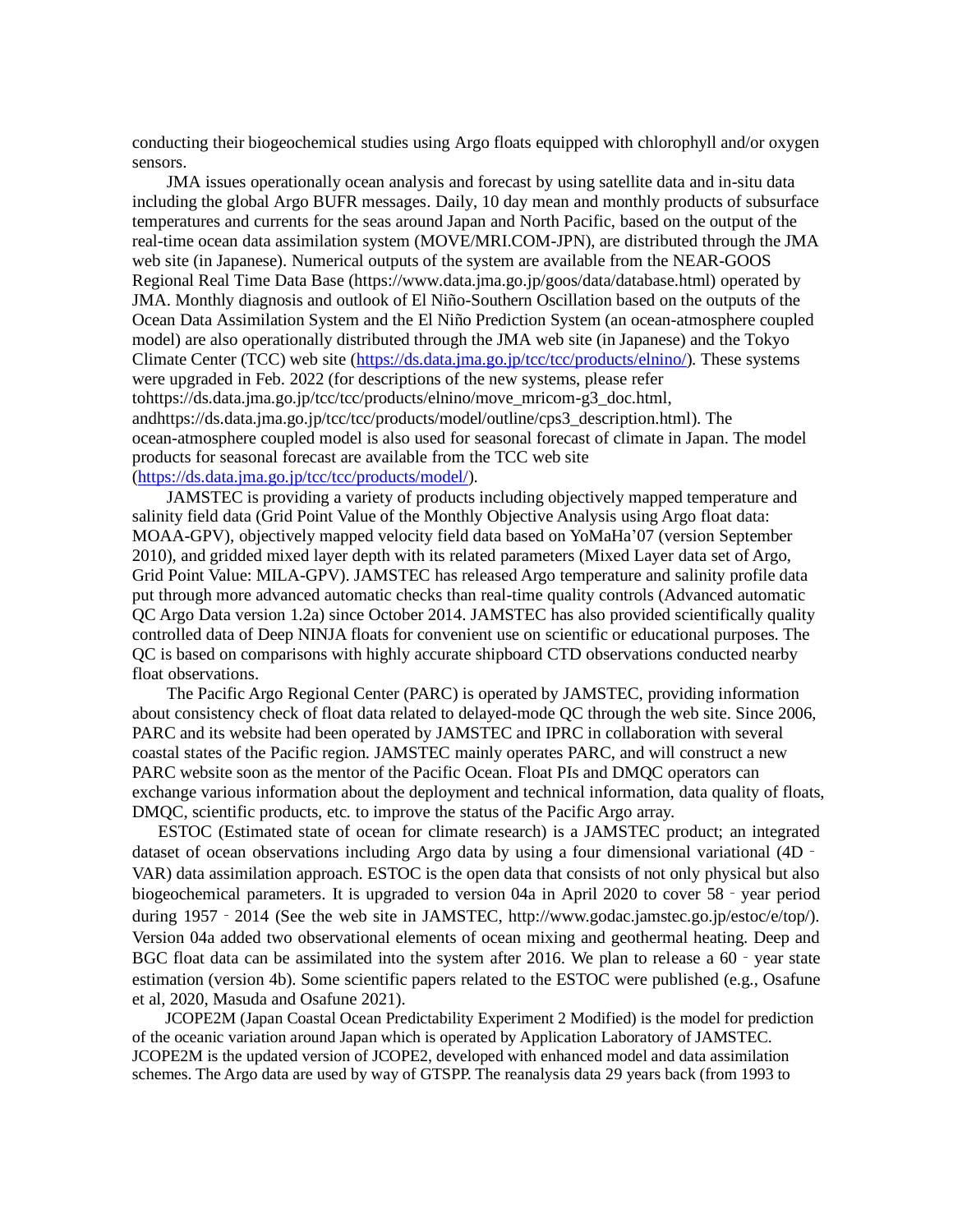present) and the forecast data 2 months ahead are disclosed on the following web site: [http://www.jamstec.go.jp/frcgc/jcope/.](http://www.jamstec.go.jp/frcgc/jcope/) More information is shown in [http://www.jamstec.go.jp/frcgc/jcope/htdocs/jcope\\_system\\_description.html.](http://www.jamstec.go.jp/frcgc/jcope/htdocs/jcope_system_description.html)

JCOPE-T DA, a downscaled version of JCOPE2M, has been recently developed by the collaboration of JAMSTEC and JAXA. It is designed for real-time (daily-basis) assimilation of satellite and in-situ data including the Argo data and 10-day lead forecast updated every day. The latest available forecast information is available from: [https://www.eorc.jaxa.jp/ptree/ocean\\_model/index.html.](https://www.eorc.jaxa.jp/ptree/ocean_model/index.html)

FRA-ROMS is the nowcast and forecast system for the Western North Pacific Ocean developed by Japan Fisheries Research and Education Agency (FRA) based on the Regional Ocean Modeling System (ROMS). Instead of FRA-JCOPE, which was the previous system of providing the hydrographic forecast information around Japan, FRA started the FRA-ROMS operation in May 2012. Argo has been one of important sources of in-situ data for the FRA-ROMS data assimilation system. The forecast oceanographic fields are provided every week on the website [http://fm.dc.affrc.go.jp/fra-roms/index.html/.](http://fm.dc.affrc.go.jp/fra-roms/index.html/)

Tohoku University has released gridded dataset of subsurface chlorophyll maximum depth, using Chl-a measurement data in the World Ocean Database 2018 (Boyer et al. 2018) and the Global Ocean Data Analysis Project version 2.2019 Release (Olsen et al., 2019). The Chl-a measurement data includes Argo profile data as well as bottle samples, CTD fluorescence, gliders and so on. This gridded dataset can be downloaded on the websites [\(http://caos.sakura.ne.jp/sao/scm/\)](http://caos.sakura.ne.jp/sao/scm/).

## **5. Issues that our country wishes to be considered and resolved by the Argo Steering Team regarding the international operation of Argo**

As reported in 2011, EEZ clearance procedure for Argo float deployed had been simplified following IOC Resolution XLI-4. This change reduced our time and effort for the process of EEZ clearance. However, the traditional EEZ clearance is still needed for some key countries because Argo national focal points (NFPs) of those countries are not registered on the list at AIC. Japan Argo hopes for more NFPs, especially of nations in and around the Pacific Ocean to be registered to facilitate more timely and optimal deployment of Argo floats, especially about the southern islands in the Pacific Ocean. This could be also helpful for smooth implementation of any future extension of Argo and less trouble with the countries.

#### **6. CTD cruise data being added to the reference database**

After the last upload of CTD data to the CCHDO website in January 2020, which was included in the national report the year before last, we have uploaded 485 CTD cast data as "Private for Argo" in the western North Pacific.

## **7. Outreach activity**

Online event "One Ocean Science": In advance of the 26th United Nations Conference of the Parties on Climate Change (COP26, Nov. 1-12, Glasgow, UK), the online event "One Ocean Science" was held by IFREMER of France in recognition that "ocean science is the key to predicting and addressing climate change. Digital World Tour of Science". JAMSTEC contributed to provide a video message. The objective of this event is to raise awareness of the importance of the oceans by communicating from scientists to the general public, industry, non-profit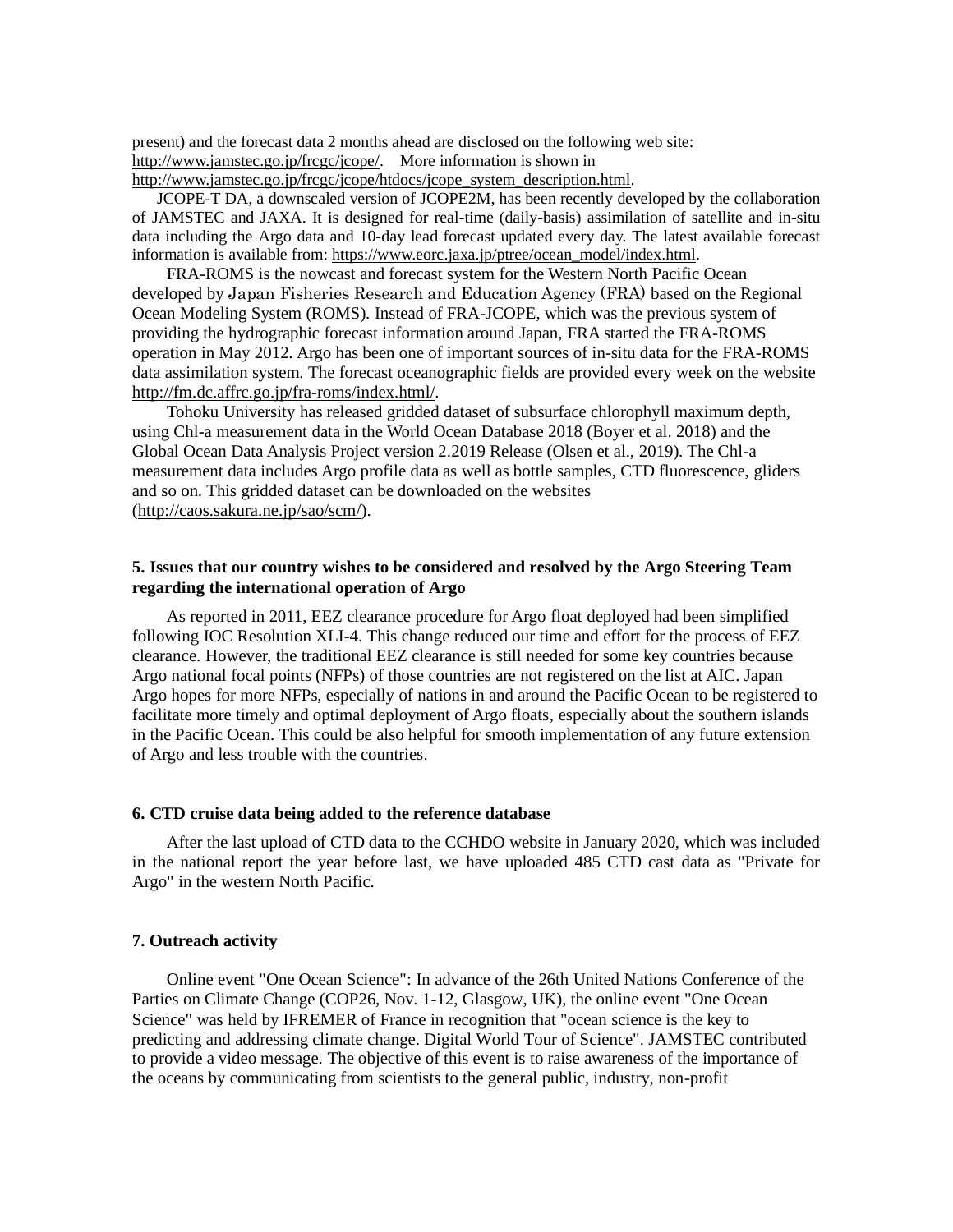organizations, etc., how the science they are doing is important for our future. Short videos were created by major ocean science institutions in Japan, France, and other related countries, and made available online via Twitter and YouTube. JAMSTEC provided an explanation of the importance of the BGC Argo.

Certificate of appreciation for volunteer deployments: JAMSTEC's Argo deployment requires the cooperation of lots of volunteers from related organizations. As contributions to the SDGs, are becoming more common, certificates of appreciation were presented to 7 organizations for their cooperation to express gratitude for the FY 2019 VOS input. JAMSTEC will continue providing such certificates of appreciation for the voluntary groups to be more recognizing Argo and ocean environment problems.

## **8. Argo bibliography**

## (1) Articles

Brassington, K. Ando, T. Yasuda, and T. Kuragano (2015), **Evaluating the impacts of the tropical Pacific observing system on the ocean analysis fields in the global ocean data assimilation system for operational seasonal forecasts in JMA**, *Journal of Operational Oceanography*, 8, 25-39, DOI:10.1080/1755876X.2015.1014640

Fujii, Y., J. Cummings, Y. Xue, A. Schiller, T. Lee, M.A. Balsaseda, E. Rémy, S. Masuda, G. Brassington, O. Alves, B. Cornuelle, M. Martin, P. Oke, G. Smith, and X. Yang (2015), **Evaluation of the Tropical Pacific Observing System from the Ocean Data Assimilation Perspective**, *Quarterly Journal of the Royal Meteorological Society*, 141, 2481-2496, DOI:10.1002/qj.2579

Fujii, Y., H. Tsujino, T. Toyoda, and H. Nakano (2017), **Enhancement of the southward return flow of the Atlantic Meridional Overturning Circulation by data assimilation and its influence in an assimilative ocean simulation forced by CORE-II atmospheric forcing**, *Climate Dynamics*, 49, 869-889. DOI:/10.1007/s00382-015-2780-1

Fujii, Y., E. Rémy, H. Zuo, P. Oke, G. Halliwell, F. Gasparin, M. Benkiran, N. Loose, J. Cummings, J. Xie, Y. Xue, S. Masuda, G.C. Smith, M. Balmaseda, C. Germineaud, D.J. Lea, G. Larnicol, L. Bertino, A. Bonaduce, P. Brasseur, C. Donlon, P. Heimbach, Y.H. Kim, V. Kourafalou, P.L. Traon, M. Martin, S. Paturi, B. Tranchant, and M. Usui (2019), **Observing System Evaluation Based on Ocean Data Assimilation and Prediction Systems: On-Going Challenges and a Future Vision for Designing and Supporting Ocean Observational Networks**, *Frontiers in Marine Science*, 6, 417. DOI:10.3389/fmars.2019.00417

Fujii, Y., T. Ishibashi, T. Yasuda, Y. Takaya, C. Kobayashi, and I. Ishikawa (2021), **Improvements in tropical precipitation and sea surface air temperature fields in a coupled atmosphere–ocean data assimilation system**, *Quarterly Journal of the Royal Meteorological Society*, 147, 1317-1343, DOI:10.1002/qj.3973

Grégoire, M., V. Garçon, H. Garcia, D. Breitburg, K. Isensee, A. Oschlies, M. Telszewski, A. Barth, H. Bittig, J. Carstensen, T. Carval, F. Chai, F. Chavez, D. Conley, L. Coppola, S. Crowe, K. Currie, M. Dai, B. Delflandre, B. Dewitte, R. Diaz, E. Garcia-Robledo, D. Gilbert, A. Giorgetti, R. Glud, D. Gutierrez, S. Hosoda, M. Ishii, G. Jacinto, C. Langdon, S. K. Lauvset, L. A. Levin, K. E. Limburg, H. Mertens, I. Montes, W. Naqvi, A. Paulmier, B. Pfeil, G. Pitcher, S. Pouliquen, N. Rabalais, C. Rabouille, V. Recape, M. Roman, K. Rose, D. Rudnick, J. Rummer,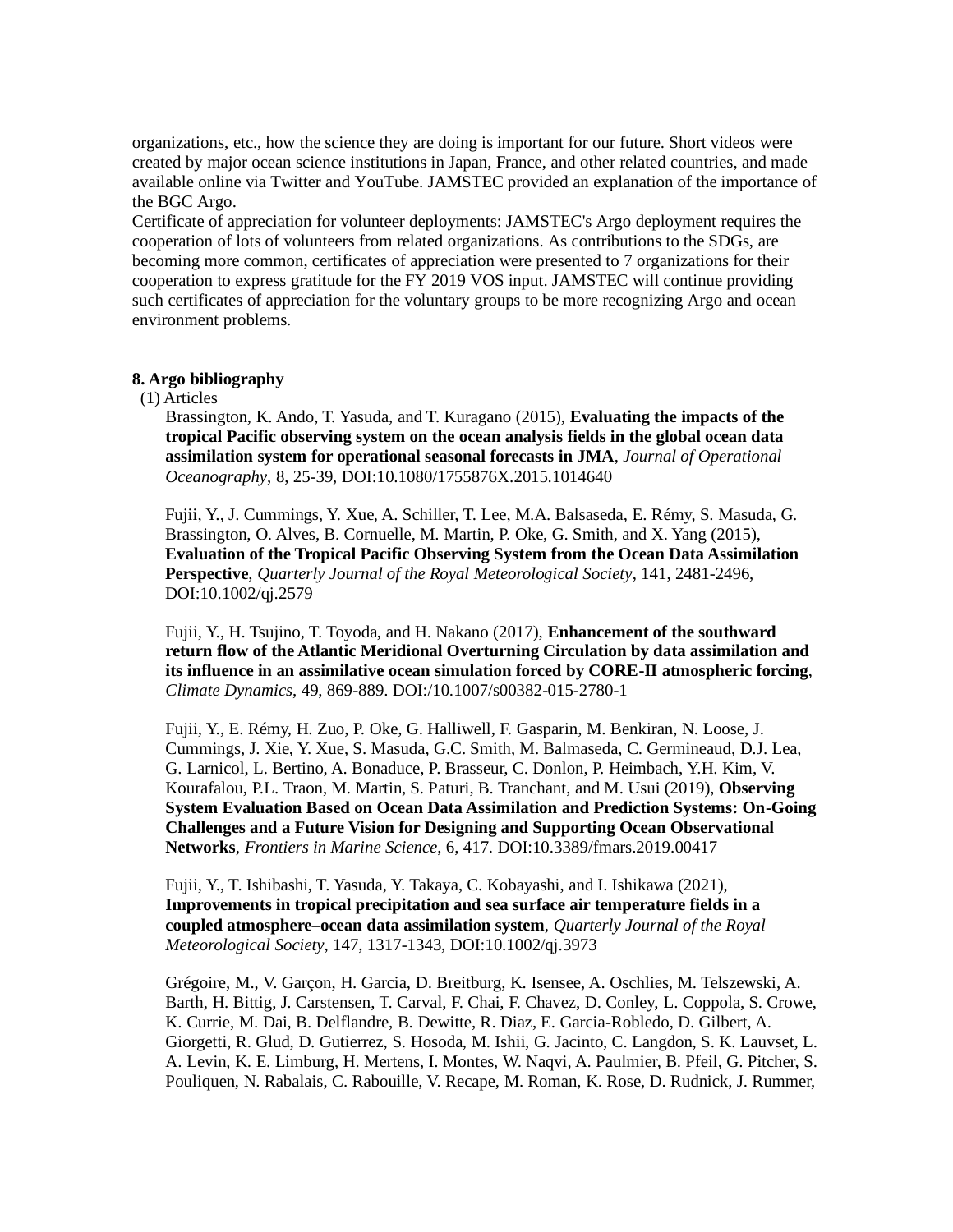C. Schmechtig, S. Schmidtko, B. Seibel, C. Slomp, U. R. Sumalia, T. Tanhua, V. Thierry, H. Uchida, R. Wanninkhof and M. Yasuhara (2021), **A Global Ocean Oxygen Database and Atlas for Assessing and Predicting Deoxygenation and Ocean Health in the Open and Coastal Ocean**, *Front. Mar. Sci.,* 8:724913, doi: 10.3389/fmars.2021.72491

Kawai, Y. and S. Hosoda (2021), **Global mapping of 10-day differences of temperature and salinity in the intermediate layer observed with Argo floats**, *Journal of Oceanograpy*, 77, 879-895, doi:10.1007/s10872-021-000613-6.

Kataoka, T., M. Kimoto, M. Watanabe, and H. Tatebe (2019), Wind-Mixed layer-SST Feedbacks in a tropical air-sea coupled system: Application to the Atlantic, Journal of Climate, 32, 3865-3881, doi: 10.1175/JCLI-D-18-0728.1.

Kataoka, T., H. Tatebe, H. Koyama, T. Mochizuki, K. Ogochi, H. Naoe, Y. Imada, H. Shiogoma, M. Kimoto, and M. Watanabe (2020), **Seasonal to Decadal Predictions with MIROC6: Description and Basic Evaluation**, *Journal of Advances in Modeling Earth Systems*, 12, e2019MS002035.

Kida, S., M. Nonaka, and Y. Tanimoto (2021), **Impacts of salinity variation on the mixed-layer processes and sea surface temperature in the Kuroshio-Oyashio confluence region.** *Journal of Geophysical Research: Oceans*, 126, e2020JC016914. <https://doi.org/10.1029/2020JC016914>

Kobayashi, C., Y. Fujii, and I. Ishikawa (2021), **Improvements in tropical precipitation and sea surface air temperature fields in a coupled atmosphere–ocean data assimilation system**. *Quarterly Journal of the Royal Meteorological Society*, 147, 1317-1343. DOI:10.1002/qj.3973

Kobayashi, T. (2021), **Salinity bias with negative pressure dependency caused by anisotropic deformation of CTD measuring cell under pressure examined with a dual-cylinder cell model**, *Deep-Sea Research Part-I*, 167, 103420, [https://doi.org/10.1016/j.dsr.2020.103420.](https://doi.org/10.1016/j.dsr.2020.103420)

Kobayashi, T., K. Sato, and B.A. King (2021), **Observed features of salinity bias with negative pressure dependency for measurements by SBE 41CP and SBE 61 CTD sensors on deep profiling floats**, *Progress in Oceanography*, 198, 102686, [https://doi.org/10.1016/j.pocean.2021.102686.](https://doi.org/10.1016/j.pocean.2021.102686)

Masuda, S. and S. Osafune (2021), **Ocean state estimations for synthesis of ocean-mixing observations**, *Journal of Oceanography*, 77(3), 359-366, 10.1007/s10872-020-00587-x.

Matsumoto, K., Y. Sasai, K. Sasaoka, E. Siswanto, and M. C. Honda (2021), **The Formation of Subtropical Phytoplankton Blooms Is Dictated by Water Column Stability During Winter and Spring in the Oligotrophic Northwestern North Pacific**, *Journal of Geophysical Research: Oceans*, 126(4), e2020JC016864, doi: .

Nagura, M. (2021). **Spiciness anomalies of Subantarctic mode water in the south Indian Ocean.** *J. Clim*., Vol. 34, No. 10, pp. 3927-3953. [https://doi.org/10.1175/JCLI-D-20-0482.1.](https://doi.org/10.1175/JCLI-D-20-0482.1)